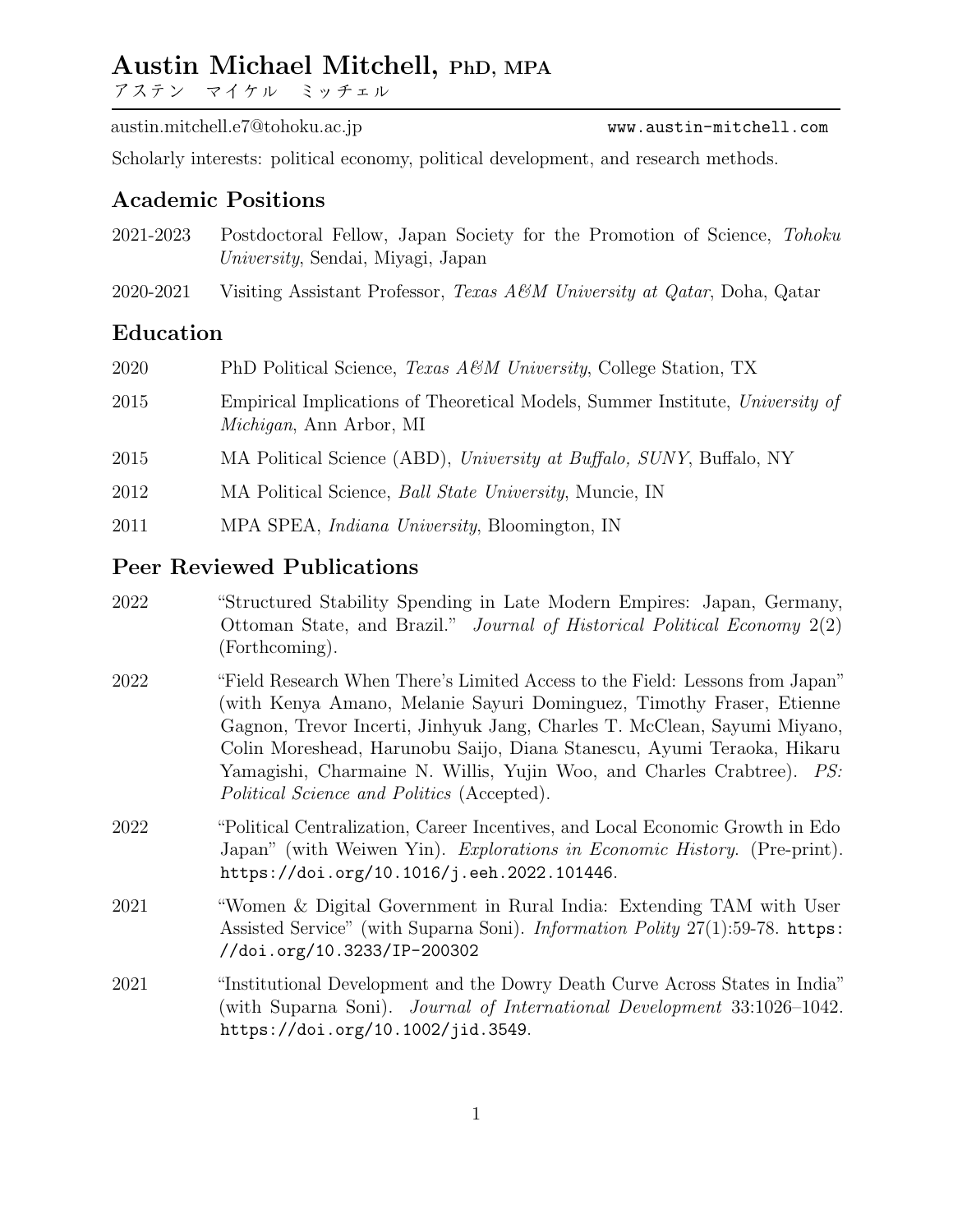- 2018 "Why Do Democracies Accept More or Less Foreign Direct Investment? A Meta-Regression Analysis" (with Quan Li and Erica Owen). International Studies Quarterly  $62(3):494-504$ . <https://doi.org/10.1093/isq/sqy014>.
- 2017 "Critical Consciousness and Schooling: The Impact of the Community as a Classroom Program on Academic Indicators" (with D.G. Luter and H.L. Taylor).  $Education$  Sciences  $7(1):1-25$ . <https://doi.org/10.3390/educsci7010025>.

## Under Review

"Fiscal Conditions for Elections in Dictatorships."

"Financial Instability and Political Development in the Late Modern and Contemporary Periods."

## In Progress

"Finance in Late Modern Regimes" (with Masaaki Higashijima).

"A Model of Political and Economic Protest in Authoritarian Regimes" (with Masaaki Higashijima).

"How Digital Governance Improves Trust and Perceptions of Corruption: eMitra in Rajasthan, India" (with Suparna Soni).

### Conference, Seminar, and Invited Presentations

| APSA |  |  | 2016, 2018, 2019, 2020, 2021 |  |  |
|------|--|--|------------------------------|--|--|
|------|--|--|------------------------------|--|--|

MPSA 2012, 2019

SPSA 2019, 2021

ISA 2014, 2015, 2016, 2017

Misc. University at Buffalo 2013, EITM 2015, Political Methodology 2015, UCLA 2016, University of Houston 2016, Public Choice Society 2018, Texas Comparative Politics Circle 2020 and 2021, Asian Political Methodology and Australian Society for Quantitative Political Science 2021, Asian Politics Online Seminar Series 2021, DVPW Kongress 2021, and Japan Politics Online Seminar Series 2022, PIPE Symposium on the Political Economy of Empire 2022

#### Book Chapters, Reviews, and Non-Peer Reviewed Publications

2013 Review of The Political Ecology of the Metropolis: Metropolitan Sources of Electoral Behaviour in Eleven Countries by J.M. Sellers, D. Kübler, M. Walter-Rogg, and R.A. Walks, eds. The Cyberhood.

### Teaching Experience as Faculty/Instructor

2020-2021 Liberal Arts Program, Texas A&M University at Qatar American National Government State and Local Government (5 sections)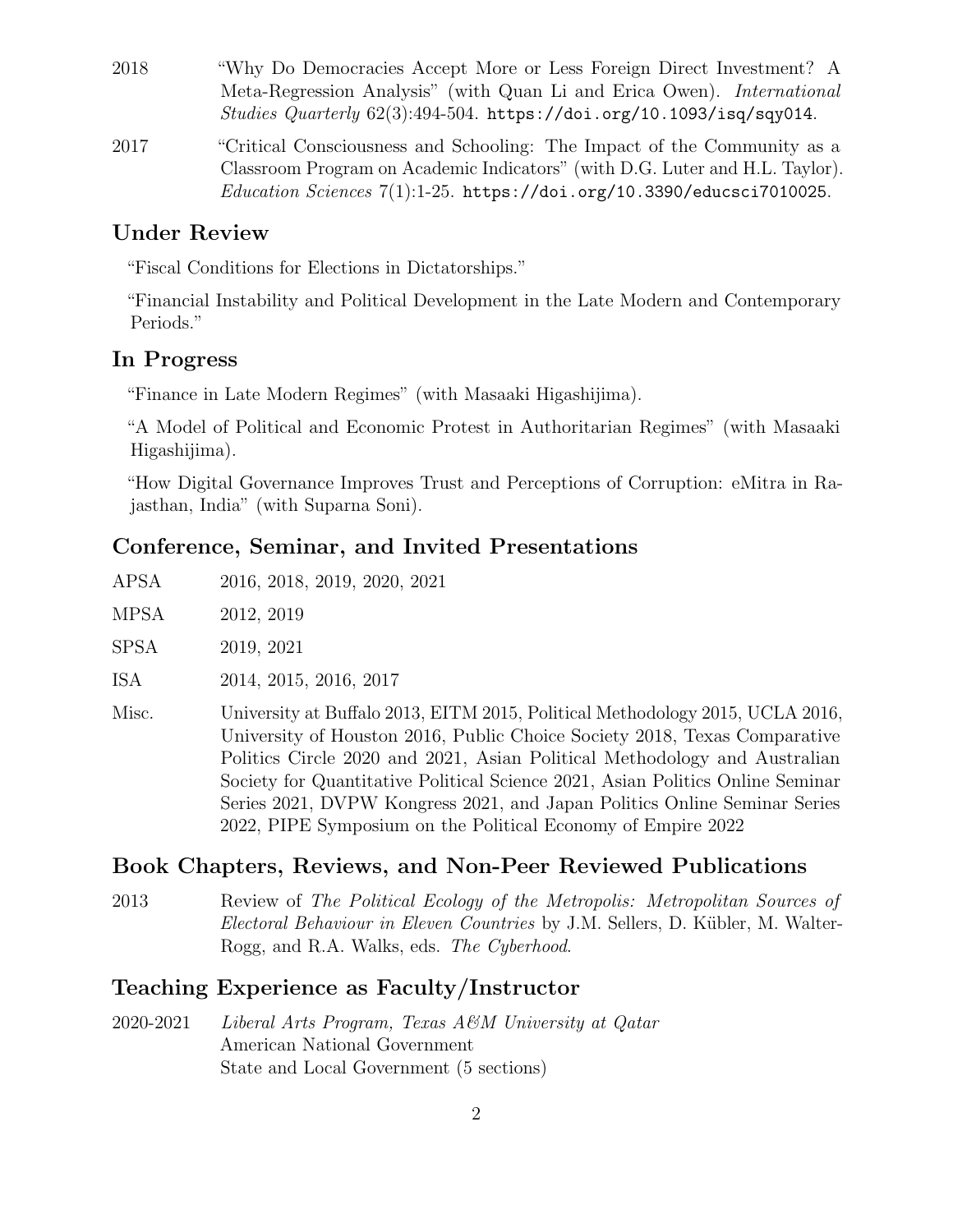- 2019-2020 Dept. Political Science, Texas A&M University Empirical Democratic Theory (2 sections)
- 2014-2105 Dept. Political Science, University at Buffalo SUNY Environmental Politics (2 sections) Introductory Statistics for Social Science

## Teaching Experience as a Graduate Assistant

- 2014-2105 Dept. Political Science, Texas A&M University Game Theory Introduction to Political Science Research
- 2013-2014 Dept. Political Science, University at Buffalo SUNY American Politics International Relations Problems American Foreign Policy Intermediate Statistics for the Social Sciences (graduate)

## Grants and Awards

| 2021      | KAKENHI Grants-in-Aid for Scientific Research $\yen$ 1, 600, 000 ( $\approx$ \$14, 000)<br>Japan Society for the Promotion of Science                       |
|-----------|-------------------------------------------------------------------------------------------------------------------------------------------------------------|
| 2021      | JSPS Postdoctoral Fellowship for Research in Japan<br>Japan Society for the Promotion of Science                                                            |
| 2018      | Fall Travel Award - \$500.00<br>Organization of Graduate and Professional Students, Texas $A\mathscr{C}M$ University,<br>College Station, TX                |
| 2016      | Outstanding Audience Member - \$300.00<br>Summer research presentations, Dept. of Political Science, Texas A&M Univer-<br><i>sity</i> , College Station, TX |
| 2015-2020 | Graduate Assistantship<br>Dept. of Political Science, <i>Texas A&amp;M University</i> , College Station, TX                                                 |
| 2015      | Professional Development Award - \$532.00<br>Graduate Student Employees Union, University at Buffalo SUNY, Buffalo, NY                                      |
| 2013-2015 | Teaching Assistantship<br>Dept. of Political Science, University at Buffalo SUNY, Buffalo, NY                                                               |

## Departmental Service

| 2020-2021 | Events and Outreach Committee<br>Liberal Arts Program, <i>Texas A&amp;M University at Qatar</i> , Doha, Qatar |
|-----------|---------------------------------------------------------------------------------------------------------------|
| 2021      | Panel Chair and Discussant<br>Asian PolMeth and the Australian Society for Quantitative Political Science.    |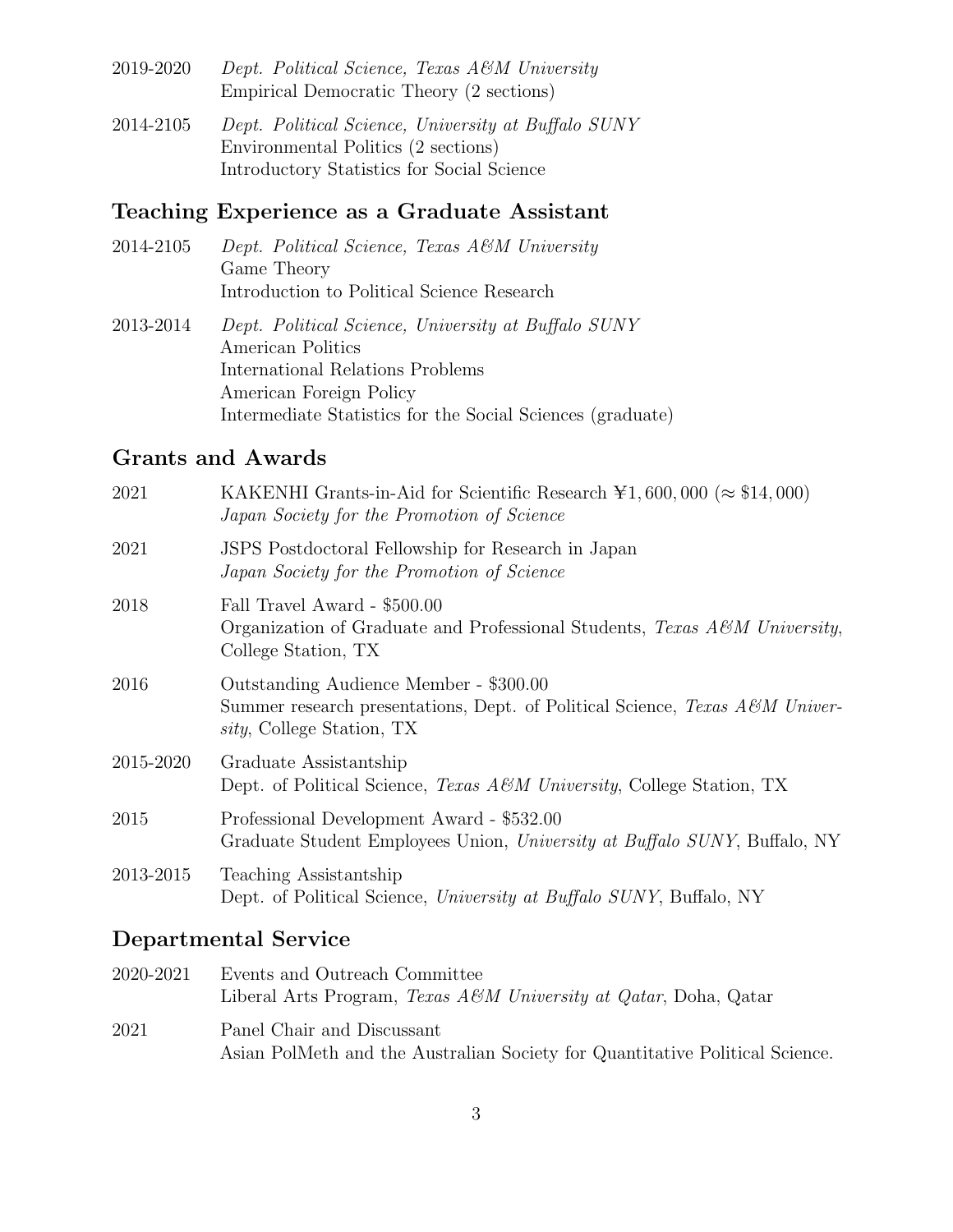| 2021      | Panel Chair<br>American Political Science Association Annual Meeting, Seattle, Washington.                                                                                    |
|-----------|-------------------------------------------------------------------------------------------------------------------------------------------------------------------------------|
| 2018-2019 | Graduate Student Mentor<br>Dept. of Political Science, <i>Texas A&amp;M University</i> , College Station, TX                                                                  |
| 2016-2017 | Co-representative<br>Graduate and Professional Student Council, Texas A&M University, College<br>Station, TX                                                                  |
| 2016      | Mentor<br>AGPCC Mentorship program, <i>Texas A&amp;M University</i> , College Station, TX                                                                                     |
| 2015      | Co-Coordinator<br>Economics and Politics Symposium, University at Buffalo, SUNY, Buffalo, NY                                                                                  |
| 2014-2015 | Treasurer<br>Department of Political Science Graduate Student Association, University at<br><i>Buffalo, SUNY</i> , Buffalo, NY                                                |
| 2012      | Panel Discussant<br>EU and World Relations Panel. European Union and World Politics Conference,<br>University at Buffalo SUNY, Buffalo, NY                                    |
| 2011      | Conference Committee and Panel Co-coordinator<br>4th Annual International Public Affairs Association Spring Conference, <i>Indiana</i><br><i>University</i> , Bloomington, IN |

# Additional Academic Experience

| 2014      | Inter-university Consortium for Political and Social Research, Summer Program<br>University of Michigan, Ann Arbor, MI                                                                                                                                                                                       |
|-----------|--------------------------------------------------------------------------------------------------------------------------------------------------------------------------------------------------------------------------------------------------------------------------------------------------------------|
| 2013      | Summer Academic Camp Assistant Teacher<br>University at Buffalo Center for Urban Studies, Buffalo, NY<br>Developed and taught curriculum for computer-based geography and neighbor-<br>hood research for middle school aged students from low income and high ethnic<br>minority concentrated neighborhoods. |
| 2012-2013 | Research Assistant<br>University at Buffalo Center for Urban Studies, Buffalo, NY<br>Collected, analyzed, and managed survey and secondary data for the Perry<br>Choice Neighborhood initiative, a project funded through the US Dept. of<br>Housing and Urban Development. Assisted in grantwriting.        |
| 2012      | Tutor<br><i>Motivate Our Minds</i> , Muncie, IN<br>Assisted 4th and 5th grade students with homework in an after-school program.                                                                                                                                                                             |